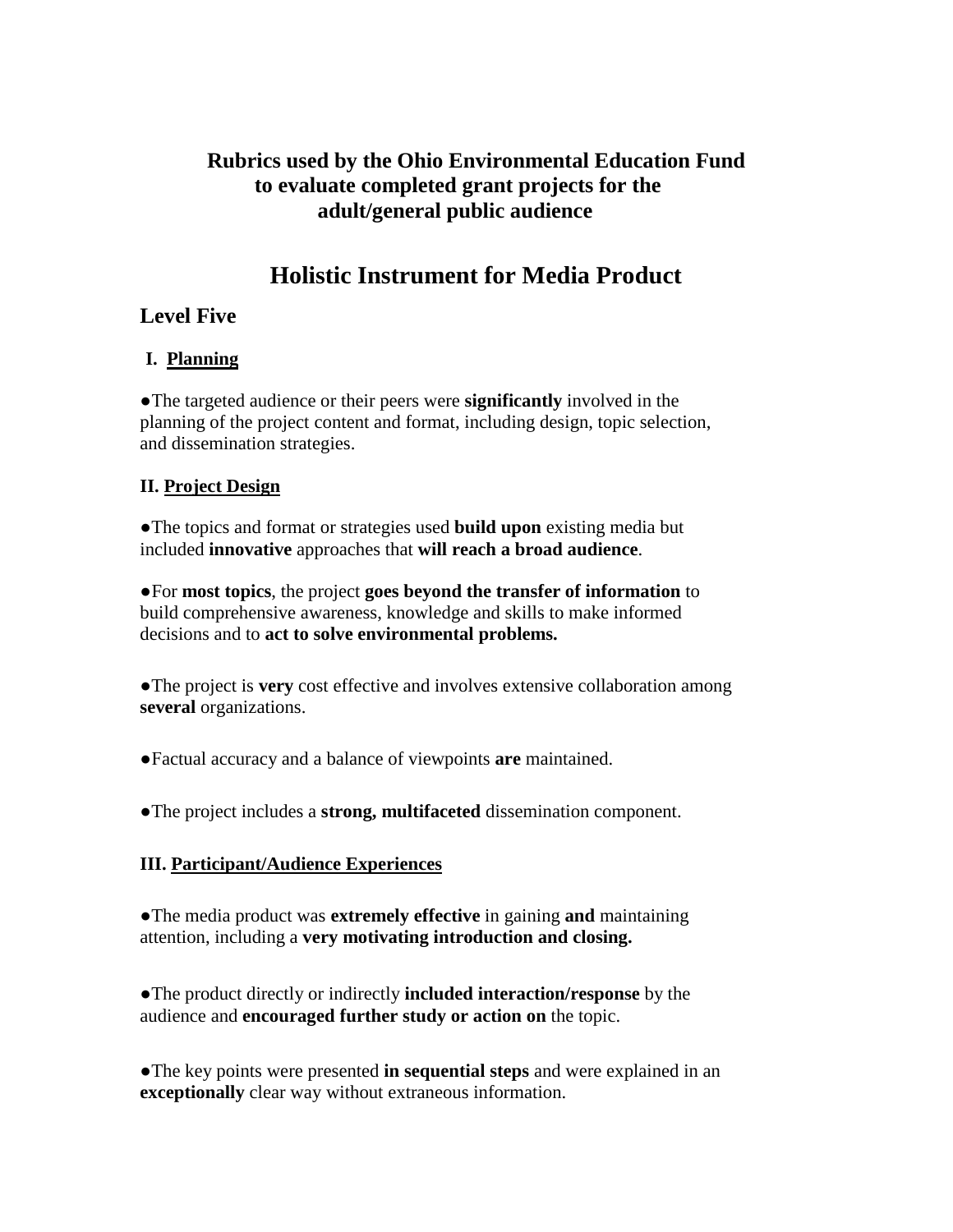●The visual and audio quality was exceptional, including special effects and **a very appealing and credible** narrator.

#### **IV. Evaluation and Results**

●The targeted audience was **frequently asked** for feedback **during the design** of the product.

●The dissemination was **well designed and implemented** and reached audiences **statewide**.

● A **detailed** evaluation of the quality and usefulness of the product was sought from audiences who received/viewed the product.

## **Media Product - Level Four**

### **I. Planning**

●The targeted audience or their peers were **somewhat** involved in the planning of the project content and format including design, topic selection, and dissemination strategies.

## **II. Project Design**

●The topics and format or strategies used **build upon** existing media but include **at least one innovative** approach that **will reach a broad audience**.

●For **a few topics**, the project **goes beyond the transfer of information** to build comprehensive awareness, knowledge and skills to make informed decisions and to **act to solve environmental problems.** 

●The project is **somewhat** cost effective and involves collaboration among **several** organizations.

●Factual accuracy and a balance of viewpoints **are** maintained.

●The project includes a **strong** dissemination component.

## **III. Participant/Audience Experiences**

●The media product **was effective** in gaining and maintaining attention, including **a motivating introduction and closing.** 

●The product directly or indirectly **included interaction/response** by the audience and **encouraged further study or action** on the topic.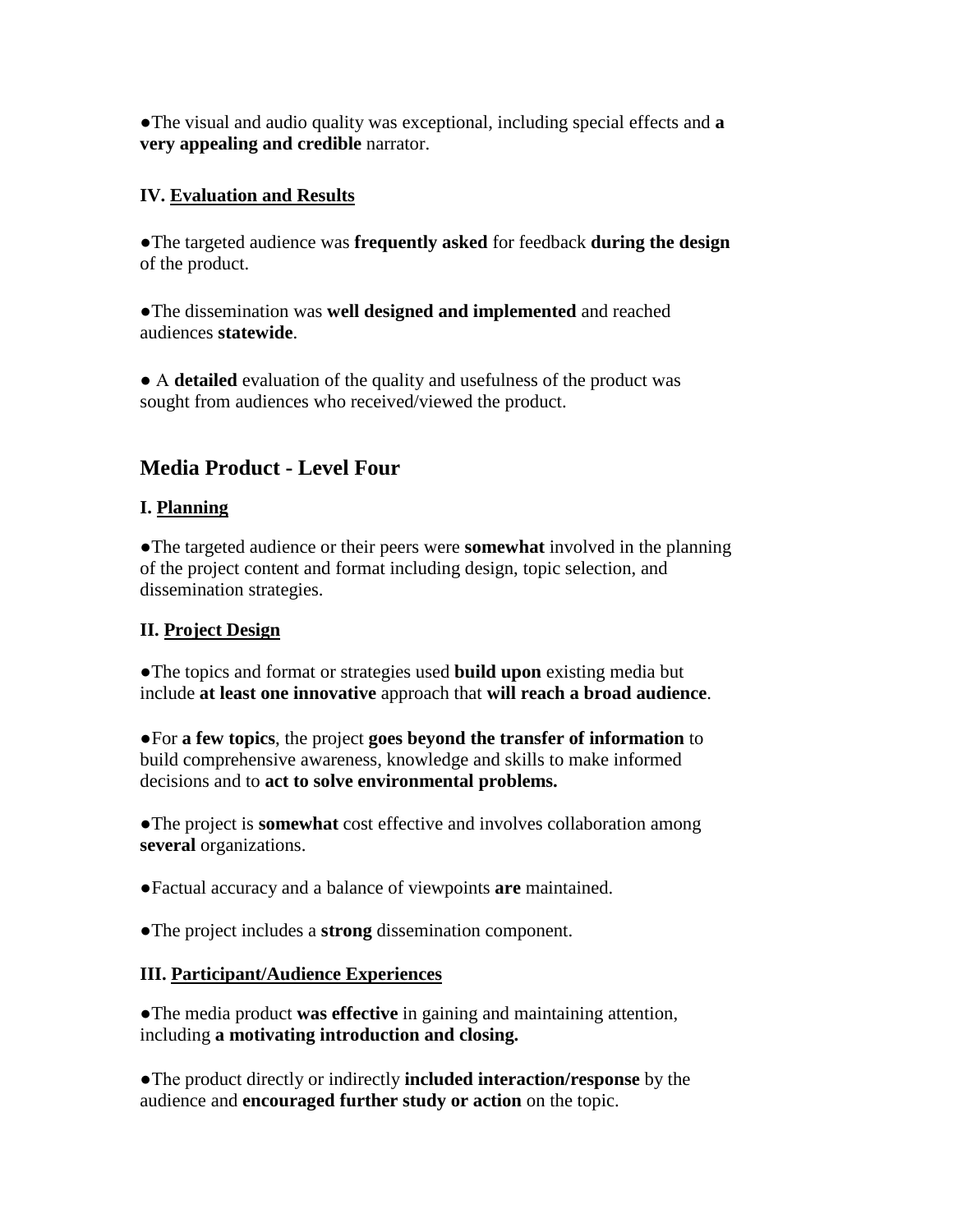●The key points were presented in sequential steps and were explained **very clearly**.

●The visual and audio quality was **excellent, including an appealing and credible narrator.** 

#### **IV. Evaluation and Results**

●The targeted audience was asked for feedback **during the design** of the product

●The dissemination was **well designed and implemented** and reached audiences **regionally**.

●An evaluation of the quality and usefulness of the product **was sought** from audiences who received/viewed the product.

# **Media Product - Level Three**

### **I. Planning**

●The actual participants or their peers were **minimally** involved in the planning of the project content and format including design, topic selection and dissemination strategies.

#### **II. Project Design**

●The topics and format or strategies used **build upon** existing media that **can reach a broad audience.** 

●For **at least one topic**, the project goes **beyond the transfer of information** to build comprehensive awareness, knowledge and skills to make informed decisions and to **act to solve environmental problems.** 

●The project is **somewhat** cost effective and involves collaboration between **at least two** groups.

●Factual accuracy and a balance of viewpoints **are** maintained.

●The project includes **some** dissemination component.

#### **III. Participant/Audience Experiences**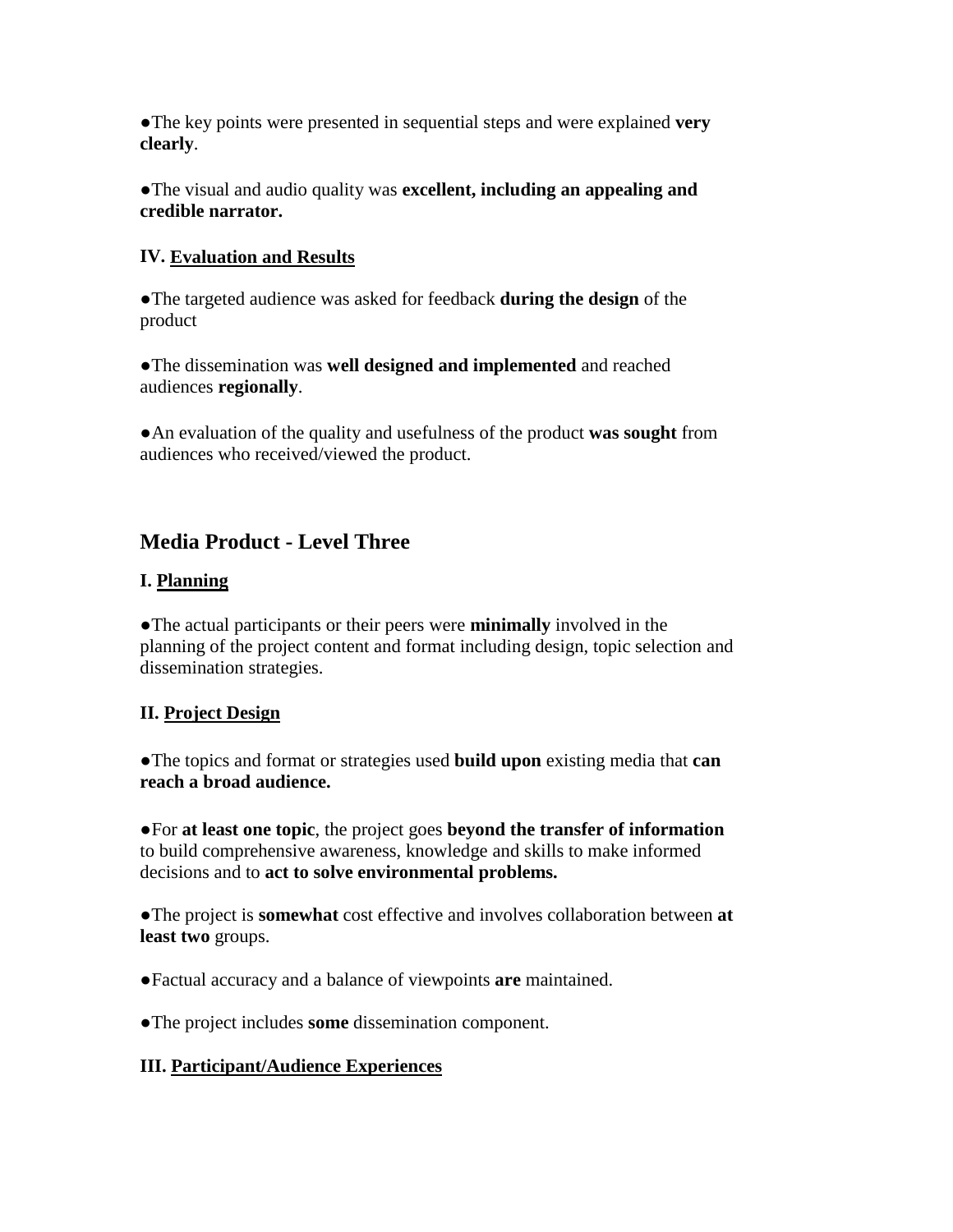●The media product was **somewhat effective** in gaining **and/or** maintaining attention, including a **solid introduction and closing**

●The product **encouraged further study or action on the topic**.

●The key points were presented **in somewhat sequential steps** and were explained **clearly.**

●The visual and audio quality were **good.**

## **IV. Evaluation and Results**

●The targeted audience was asked for feedback **after the product was designed**.

●The dissemination was **well designed and implemented** and reached audiences **locally.**

●Some evaluation of the quality and usefulness of the product was **conducted.**

# **Media Product - Level Two**

## **I. Planning**

●The actual participant or their peers were **not** involved in the planning of the project.

#### **II. Project Design**

●The topics and format or strategies use **only** existing media that **can reach a broad audience.** 

●The product includes **only the transfer of information**.

●The project is **not** cost effective and is conducted by **only one** organization or agency.

●Factual accuracy and a balance of viewpoints **are usually** maintained.

●The project includes a **minimal** dissemination component.

## **III. Participant/Audience Experiences**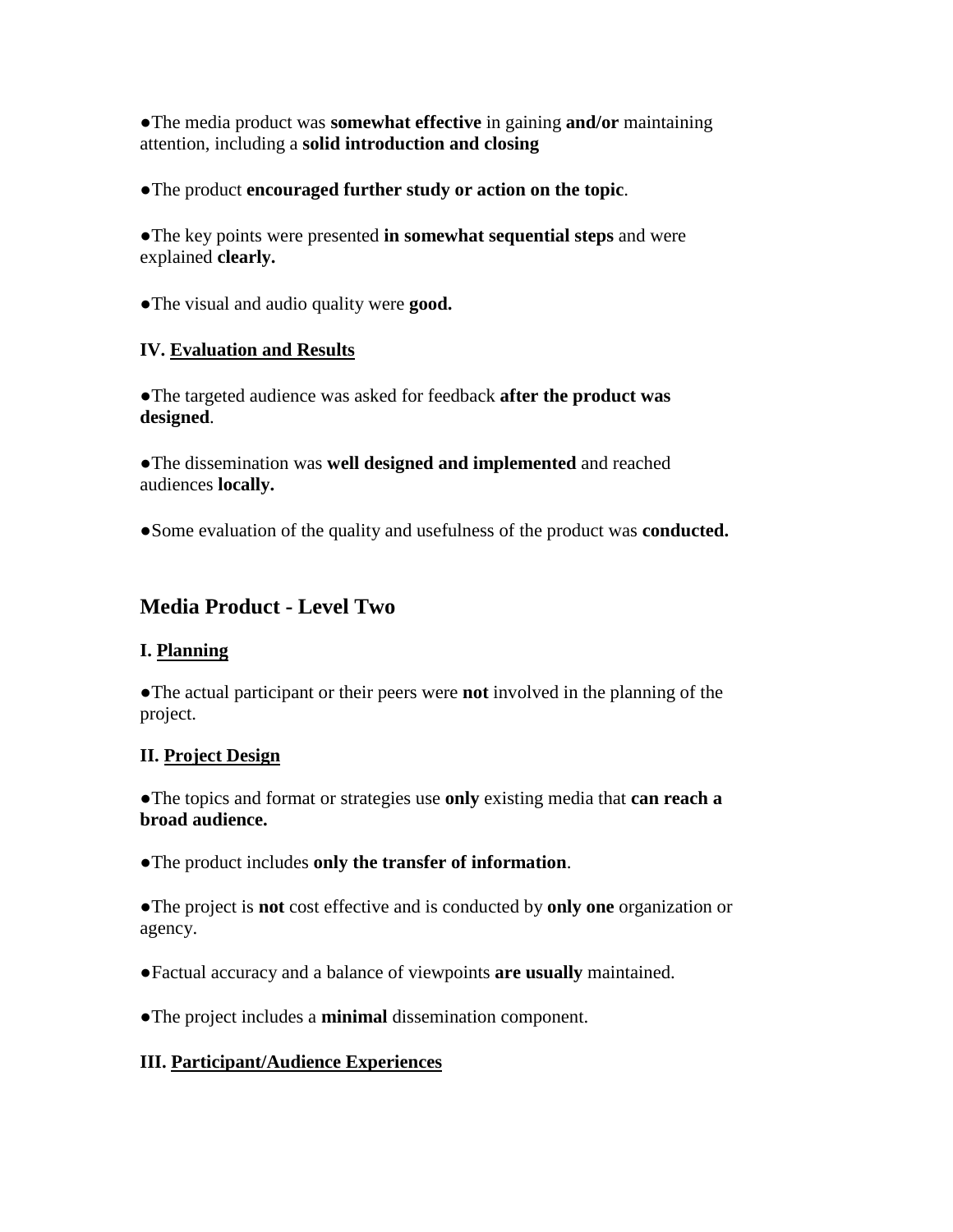●The media product was **marginally** effective in gaining **and/or** maintaining attention.

- ●The product **encouraged further study or action on the topic**.
- ●The key points were explained **clearly**.
- ●The visual and audio quality was **acceptable.**

### **IV. Evaluation and Results**

●The targeted audience **was not** asked for feedback **during or after the product was designed.** 

●A dissemination component **was included**.

●**No** evaluation of the product was sought from audiences who received/viewed the product.

# **Media Product - Level One**

#### **I. Planning**

●The actual participants or their peers were **not** involved in the planning of the project.

#### **II. Project Design**

●The topics and format or strategies use only existing media that **may or may not reach a broad audience.** 

●The product includes **only the transfer of information**.

●The project is **not** cost effective and is conducted by **only one** organization or agency.

●Factual accuracy and a balance of viewpoints **are not** maintained.

●The project includes **no** dissemination component.

## **III. Participant/Audience Experiences**

●The media product was **not** effective in gaining **and/or** maintaining attention.

●The product **did not encourage further study or action on the topic**.